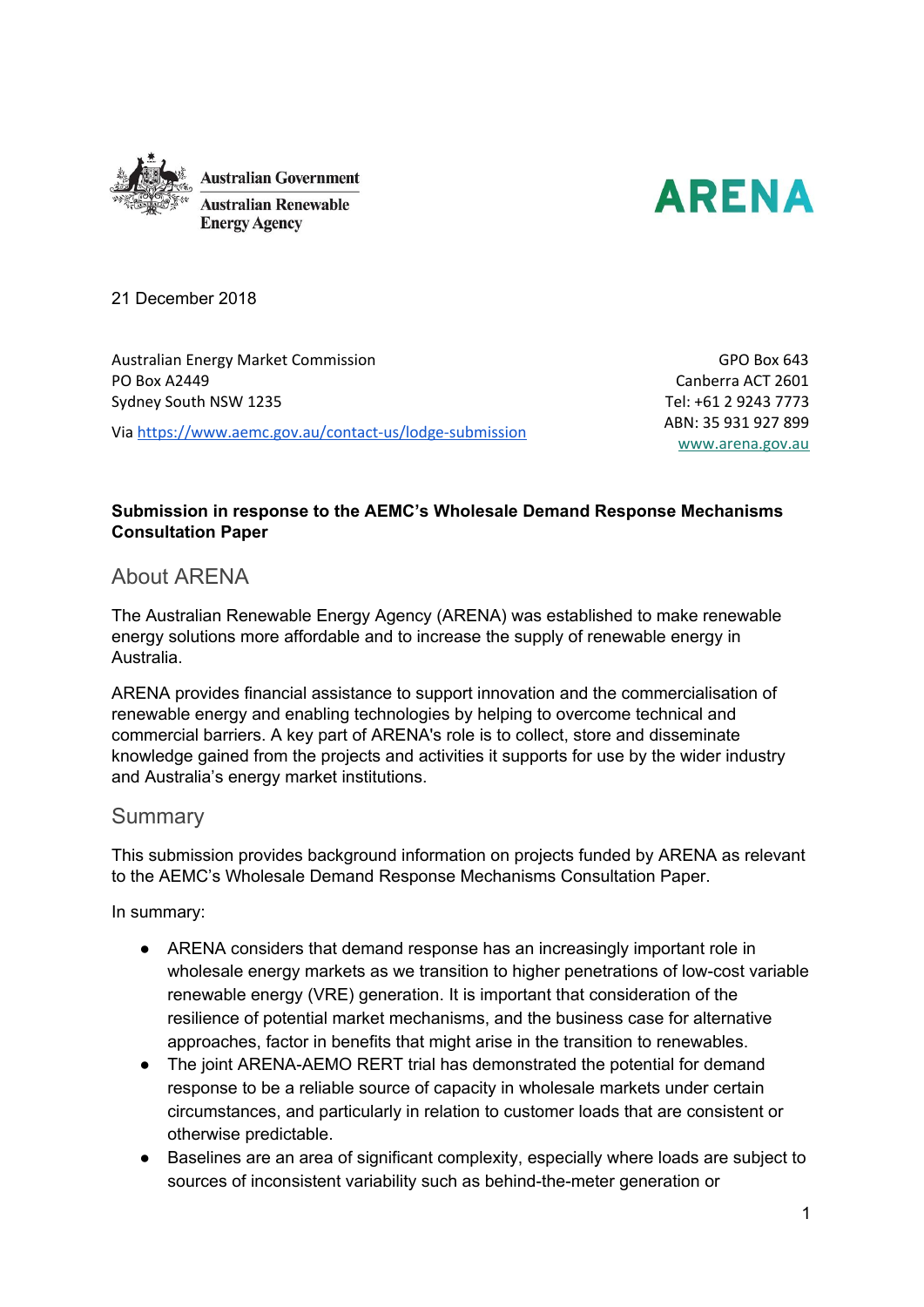inconsistent usage patterns. ARENA and AEMO have commissioned analysis that will inform the future development of baselines methods to enhance accuracy, and address variability in outcomes. This will be released early in 2019.

## Further detail is provided in **Attachment A - AEMC feedback template** and **Attachment B Summary of RERT trial outcomes to date**.

ARENA is able to support the development of markets for wholesale demand response through further targeted trials and studies. We are happy to provide a briefing on the outcomes of the RERT Trial to date.

Please don't hesitate to contact ARENA [\(jon.sibley@arena.gov.au,](mailto:jon.sibley@arena.gov.au) 0400 031 596) if you would like to discuss any aspect of our submission.

Yours sincerely

Darren Miller

Chief Executive Officer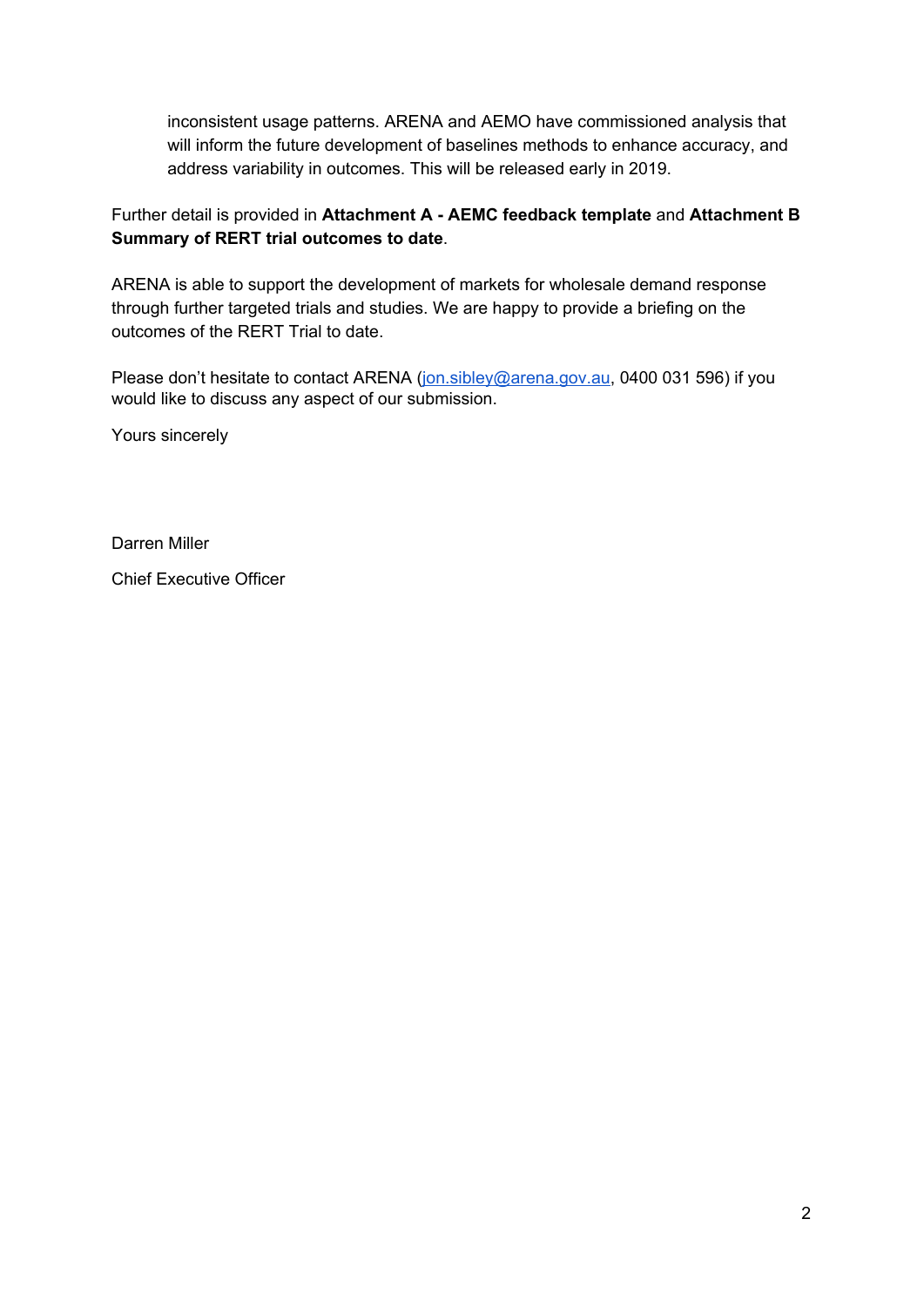# Attachment A - ARENA responses to selected items set out in the stakeholder feedback template

| Questions |                                                                                                                                                                                                                                       | Feedback                                                                                                                                                                                                                                                                                                                                                                                                                                                                                                                                                                                                                                                                                                                                                                                                                                                                                                                                                                           |  |  |  |  |  |
|-----------|---------------------------------------------------------------------------------------------------------------------------------------------------------------------------------------------------------------------------------------|------------------------------------------------------------------------------------------------------------------------------------------------------------------------------------------------------------------------------------------------------------------------------------------------------------------------------------------------------------------------------------------------------------------------------------------------------------------------------------------------------------------------------------------------------------------------------------------------------------------------------------------------------------------------------------------------------------------------------------------------------------------------------------------------------------------------------------------------------------------------------------------------------------------------------------------------------------------------------------|--|--|--|--|--|
|           | <b>Chapter 4 - Assessment framework</b>                                                                                                                                                                                               |                                                                                                                                                                                                                                                                                                                                                                                                                                                                                                                                                                                                                                                                                                                                                                                                                                                                                                                                                                                    |  |  |  |  |  |
|           | <b>Question 1: Assessment framework</b>                                                                                                                                                                                               |                                                                                                                                                                                                                                                                                                                                                                                                                                                                                                                                                                                                                                                                                                                                                                                                                                                                                                                                                                                    |  |  |  |  |  |
|           |                                                                                                                                                                                                                                       | ARENA supports the proposed assessment framework.                                                                                                                                                                                                                                                                                                                                                                                                                                                                                                                                                                                                                                                                                                                                                                                                                                                                                                                                  |  |  |  |  |  |
| A)        | Do stakeholders agree with the proposed<br>assessment framework? Alternatively,<br>are there additional principles that<br>should be taken into account?                                                                              | ARENA notes that the market value of wholesale demand<br>response is largely a function of market volatility. In considering<br>the resilience of, and business case for, current or potential<br>future market frameworks, it is therefore important to consider a<br>scenario where significantly higher penetrations of near-zero<br>marginal cost variable renewable energy sources may create<br>market opportunities for demand response beyond current levels,<br>and how value for DR can best enable a lowest cost generation<br>mix. Spillover benefits in terms of avoided network expenditure<br>should also be considered.                                                                                                                                                                                                                                                                                                                                            |  |  |  |  |  |
|           | Chapter 5 - Issues for consultation                                                                                                                                                                                                   |                                                                                                                                                                                                                                                                                                                                                                                                                                                                                                                                                                                                                                                                                                                                                                                                                                                                                                                                                                                    |  |  |  |  |  |
|           | Question 2: Nature of the issue raised                                                                                                                                                                                                |                                                                                                                                                                                                                                                                                                                                                                                                                                                                                                                                                                                                                                                                                                                                                                                                                                                                                                                                                                                    |  |  |  |  |  |
| A)        | Is it difficult for consumers to participate<br>in wholesale demand response? If so,<br>which consumers face the greatest<br>amount of difficulty? What is the cause of<br>this difficulty?                                           | Spot pass-through products for residential and commercial<br>consumers are in their infancy and as such it is not generally<br>possible for these segments to achieve wholesale market value<br>from demand response. The RERT scheme has identified the<br>potential for these segments to respond to retailer incentives in<br>the context of emergency reserve activation, although challenges<br>exist with recruitment, measuring demand response and<br>settlement. These issues are discussed further in Attachment B.                                                                                                                                                                                                                                                                                                                                                                                                                                                      |  |  |  |  |  |
| B)        | What demand response providers and<br>products are currently available in the<br>market?                                                                                                                                              | Refer to Attachment B which includes a summary of providers in<br>the ARENA-AEMO RERT Trial.                                                                                                                                                                                                                                                                                                                                                                                                                                                                                                                                                                                                                                                                                                                                                                                                                                                                                       |  |  |  |  |  |
|           | Question 4: Approach for facilitating transparent, price responsive demand                                                                                                                                                            |                                                                                                                                                                                                                                                                                                                                                                                                                                                                                                                                                                                                                                                                                                                                                                                                                                                                                                                                                                                    |  |  |  |  |  |
| A)        | Do stakeholders consider there are other<br>regulatory solutions to:<br>(a) providing the demand side with<br>greater access to wholesale prices,<br>and<br>(b) increase the transparency of demand<br>side response to these prices? | Any demand response mechanism will only support greater<br>demand side visibility to the extent that resources are registered<br>under that mechanism. ARENA's experience is the majority of<br>value that can be obtained from BTM resources is associated with<br>solar exports and self-consumption of solar at peak times,<br>including that aided by load shifting (including batteries).<br>Therefore complementary mechanisms may be required to<br>provide adequate load forecasting as the rate of DER increases.<br>ARENA notes that the Reliability Frameworks Review set out an<br>option for customers or aggregators to unbundle and take<br>responsibility for flexible resources, such as a solar-battery<br>system, which may able to be managed in the market without<br>having to be intermediated by their existing FRMP. ARENA<br>considers this approach has some merit in terms of promoting<br>customer choice and retail competition, and provide greater |  |  |  |  |  |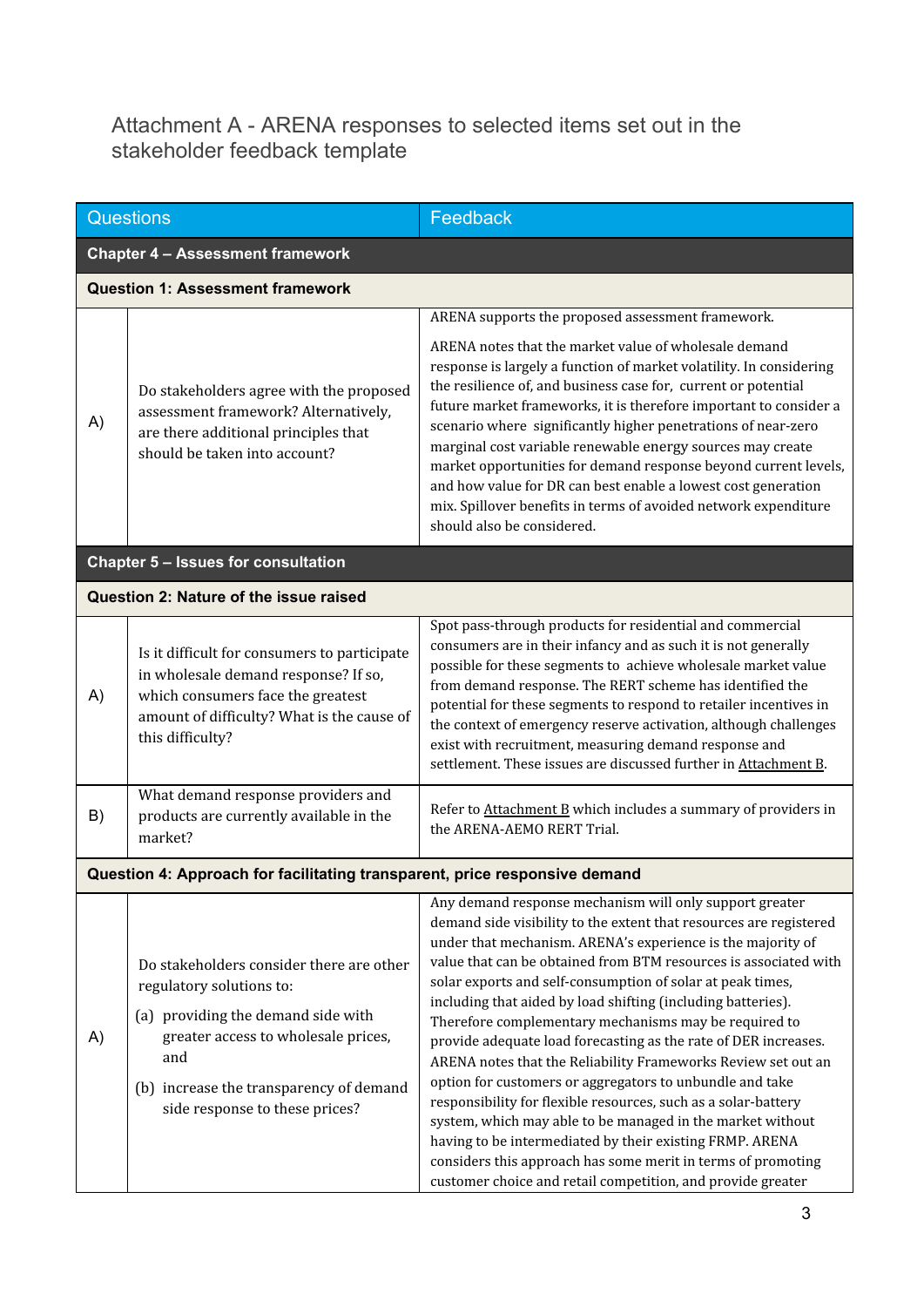|    | visibility to AEMO, while avoiding the issues associated with                                                                                                                                                        |                                                                                                                                                                                                                                                                                                                                                                                                                                                                                                                                                                                                                                                                                                                                                                                                                                                                                                                                                                                                                                                                                                                                                                                                                                                                                        |  |  |  |  |  |
|----|----------------------------------------------------------------------------------------------------------------------------------------------------------------------------------------------------------------------|----------------------------------------------------------------------------------------------------------------------------------------------------------------------------------------------------------------------------------------------------------------------------------------------------------------------------------------------------------------------------------------------------------------------------------------------------------------------------------------------------------------------------------------------------------------------------------------------------------------------------------------------------------------------------------------------------------------------------------------------------------------------------------------------------------------------------------------------------------------------------------------------------------------------------------------------------------------------------------------------------------------------------------------------------------------------------------------------------------------------------------------------------------------------------------------------------------------------------------------------------------------------------------------|--|--|--|--|--|
|    |                                                                                                                                                                                                                      | accurately baselining residential loads. Such an approach need<br>not be viewed as being opposed to current retail models.                                                                                                                                                                                                                                                                                                                                                                                                                                                                                                                                                                                                                                                                                                                                                                                                                                                                                                                                                                                                                                                                                                                                                             |  |  |  |  |  |
|    |                                                                                                                                                                                                                      |                                                                                                                                                                                                                                                                                                                                                                                                                                                                                                                                                                                                                                                                                                                                                                                                                                                                                                                                                                                                                                                                                                                                                                                                                                                                                        |  |  |  |  |  |
|    | Question 5: Efficient consumption of electricity                                                                                                                                                                     |                                                                                                                                                                                                                                                                                                                                                                                                                                                                                                                                                                                                                                                                                                                                                                                                                                                                                                                                                                                                                                                                                                                                                                                                                                                                                        |  |  |  |  |  |
| A) | Do stakeholders agree with our<br>characterisation of how efficient<br>wholesale demand response would<br>improve outcomes in the wholesale<br>market?                                                               | ARENA considers that the benefit of wholesale demand response<br>includes greater demand side flexibility to enable higher<br>penetrations of lowest-cost variable renewable energy resources<br>(particularly wind and solar). ARENA expects that this value of<br>demand response will increase over time and will be realised by<br>market participants and end-customers through a lower cost<br>generation mix.                                                                                                                                                                                                                                                                                                                                                                                                                                                                                                                                                                                                                                                                                                                                                                                                                                                                   |  |  |  |  |  |
|    | Question 6: Competition for wholesale demand response services                                                                                                                                                       |                                                                                                                                                                                                                                                                                                                                                                                                                                                                                                                                                                                                                                                                                                                                                                                                                                                                                                                                                                                                                                                                                                                                                                                                                                                                                        |  |  |  |  |  |
| A) | Are consumers able to access<br>competitive offers from retailers or third<br>parties to assist consumers to undertake<br>wholesale demand response? Is the level<br>of competition greater for larger<br>consumers? | ARENA is observing increasing innovation in electricity retail<br>products, and complementary service providers, which utilise<br>greater demand side participation to manage retailer wholesale<br>market risk (for example Reposit Power, Amber Electric, Flow<br>Power etc.). However consumer decisions involve complex<br>trade-offs between factors such as perceived and actual price,<br>simplicity and social/environmental values. Generally speaking,<br>major retailers are not offering demand response products to<br>small customers outside of the scope of limited trials. ARENA<br>considers that the prevalence of demand response products may<br>be influenced by relatively flat current wholesale market<br>conditions, compared to what may arise in the future, which<br>weaken the economic opportunity for demand response. As well<br>as addressing current limitations in the opportunities for<br>demand-side resources, ARENA trials are focussed on enabling<br>demand response in a future state (high VRE) electricity grid<br>where wholesale volatility may be higher and demand response<br>may have a greater economic role.                                                                                                                     |  |  |  |  |  |
|    | Question 7: Demand response participating as a scheduled load                                                                                                                                                        |                                                                                                                                                                                                                                                                                                                                                                                                                                                                                                                                                                                                                                                                                                                                                                                                                                                                                                                                                                                                                                                                                                                                                                                                                                                                                        |  |  |  |  |  |
| E) | How should compliance with dispatch<br>targets and the causer pays procedure<br>apply to demand response providers?                                                                                                  | Across the electricity sector there is a growing appreciation of the<br>equivalences between demand side and supply side energy<br>services and consideration of a more symmetrical system of<br>incentives and obligations. Supporting this, demand response is<br>playing an increasing role in frequency control and under the<br>Reliability and Emergency Reserve Trader mechanism. Demand<br>response is also increasingly being considered a tradable hedge<br>commodity for electricity retailers and was specifically provided<br>for as an eligible hedge product under the reliability obligation<br>mechanism under the National Energy Guarantee.<br>ARENA considers the long-term theoretical conclusion to a<br>technology neutral, performance-based approach to market<br>participation may be a simplified market designed around a single<br>category of participant, that self-forecasts, bids and is scheduled<br>variably in positive or negative amounts. This could be supported<br>by performance-based, decentralised approaches to managing for<br>system security such as the deviation pricing approach described<br>in Appendix A to AEMC's Frequency Control Frameworks Review<br>Final Report <sup>1</sup> . Such approaches could reduce the costs of |  |  |  |  |  |

<sup>1</sup> <https://www.aemc.gov.au/sites/default/files/2018-07/Final%20report.pdf>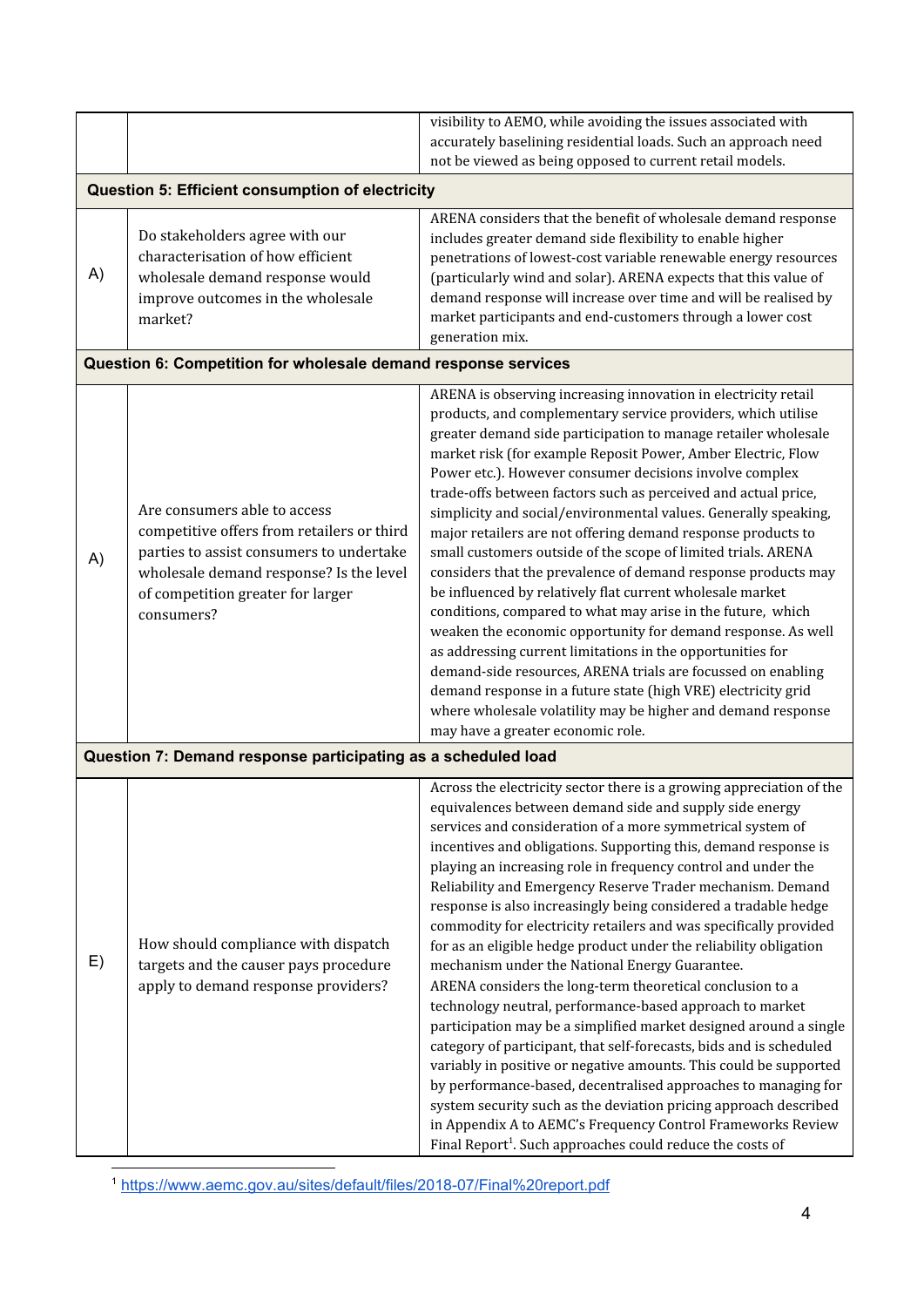|    |                                                                                                                                                                                                                                                                                                                                                                                                       | achieving system security in a future electricity grid characterised<br>by high penetrations of low-cost variable renewable energy<br>generation, energy storage and a more dynamic demand side. It<br>would also mean a move away from a 'regulatory compliance'<br>approach to an 'incentive' approach to encourage tracking to<br>dispatch targets. This is more likely to elicit efficient behaviour<br>from relatively flexible supply sources and demand side<br>participants. We note the potential for the current joint<br>ARENA-AEMO short term forecasting and RERT trials to continue<br>developing knowledge and experience that would inform<br>practical viability of this type of approach. |
|----|-------------------------------------------------------------------------------------------------------------------------------------------------------------------------------------------------------------------------------------------------------------------------------------------------------------------------------------------------------------------------------------------------------|-------------------------------------------------------------------------------------------------------------------------------------------------------------------------------------------------------------------------------------------------------------------------------------------------------------------------------------------------------------------------------------------------------------------------------------------------------------------------------------------------------------------------------------------------------------------------------------------------------------------------------------------------------------------------------------------------------------|
|    | <b>Question 12: Risk allocation for baselines</b>                                                                                                                                                                                                                                                                                                                                                     |                                                                                                                                                                                                                                                                                                                                                                                                                                                                                                                                                                                                                                                                                                             |
| A) | Do stakeholders have views on how risks<br>and costs can be best allocated under a<br>baseline used for demand response?                                                                                                                                                                                                                                                                              | Attachment B to this submission sets out information regarding<br>baseline accuracy, bias and variability based on the ARENA-AEMO<br><b>RERT Trial.</b>                                                                                                                                                                                                                                                                                                                                                                                                                                                                                                                                                     |
|    | Question 14: Embedded generation and storage                                                                                                                                                                                                                                                                                                                                                          |                                                                                                                                                                                                                                                                                                                                                                                                                                                                                                                                                                                                                                                                                                             |
| A) | Do stakeholders have preliminary views<br>about the ability for the proposed<br>mechanisms to accommodate embedded<br>generation, in the form of reduced<br>consumption of electricity from the grid<br>in high price periods?                                                                                                                                                                        | Attachment B to this submission sets out preliminary analysis<br>regarding the impact of transient loads (such as BTM solar) on<br>baseline accuracy.                                                                                                                                                                                                                                                                                                                                                                                                                                                                                                                                                       |
| B) | Do stakeholders have preliminary views<br>about the ability for the proposed<br>mechanisms to accommodate, as<br>demand response, increased<br>consumption during low price periods<br>(whether due to charging batteries,<br>increasing production or any other<br>action by the customer)?                                                                                                          | ARENA notes that a lowest cost electricity supply system will seek<br>to more fully utilise periods of high VRE exports by shifting loads<br>to those times. ARENA will soon announce a series of trials and<br>studies exploring how network hosting capacity can be optimised<br>to facilitate increased availability of VRE at the distribution<br>network level which will, in turn, facilitate optimal participation<br>of DER in wholesale markets.                                                                                                                                                                                                                                                   |
|    | Appendix A - Wholesale demand response mechanism                                                                                                                                                                                                                                                                                                                                                      |                                                                                                                                                                                                                                                                                                                                                                                                                                                                                                                                                                                                                                                                                                             |
|    | Question 17: Centrally determined baselines                                                                                                                                                                                                                                                                                                                                                           |                                                                                                                                                                                                                                                                                                                                                                                                                                                                                                                                                                                                                                                                                                             |
| A) | How important is it to design against the<br>possibility for bias and gaming?                                                                                                                                                                                                                                                                                                                         | ARENA consider the integrity of DR is critical and provides<br>further information on baseline approaches under the RERT trial<br>at Attachment B.                                                                                                                                                                                                                                                                                                                                                                                                                                                                                                                                                          |
|    | <b>Question 18: Accuracy of baselines</b>                                                                                                                                                                                                                                                                                                                                                             |                                                                                                                                                                                                                                                                                                                                                                                                                                                                                                                                                                                                                                                                                                             |
| B) | What administrative mechanisms would<br>improve baseline accuracy without<br>imposing excessive burdens? For<br>example, regular review of baseline<br>methodologies by independent experts,<br>or cross-checking against consumption<br>data from customers that are similar to<br>the demand response provider but are<br>not engaging in demand response.<br>Can a baseline accurately account for | See Attachment B.                                                                                                                                                                                                                                                                                                                                                                                                                                                                                                                                                                                                                                                                                           |
| C) | embedded generation and other dynamic                                                                                                                                                                                                                                                                                                                                                                 | See Attachment B.                                                                                                                                                                                                                                                                                                                                                                                                                                                                                                                                                                                                                                                                                           |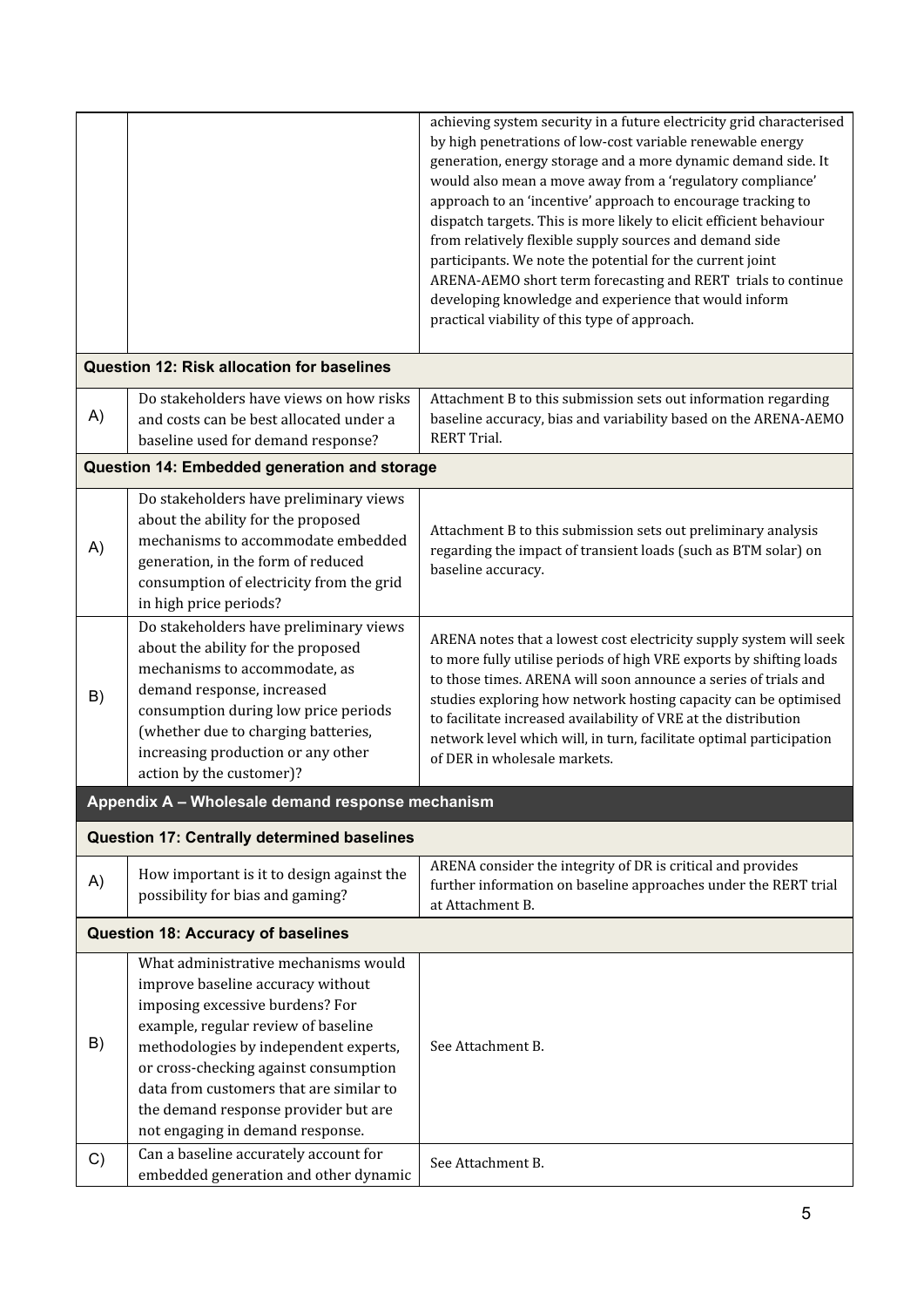| resources that might exist behind the<br>meter?                                                                                                                                                       |                   |
|-------------------------------------------------------------------------------------------------------------------------------------------------------------------------------------------------------|-------------------|
| Should a wholesale demand response<br>mechanism apply only to the types of<br>D)<br>customers for which baselines can be<br>accurately set, and if so, what types of<br>customers should be eligible? | See Attachment B. |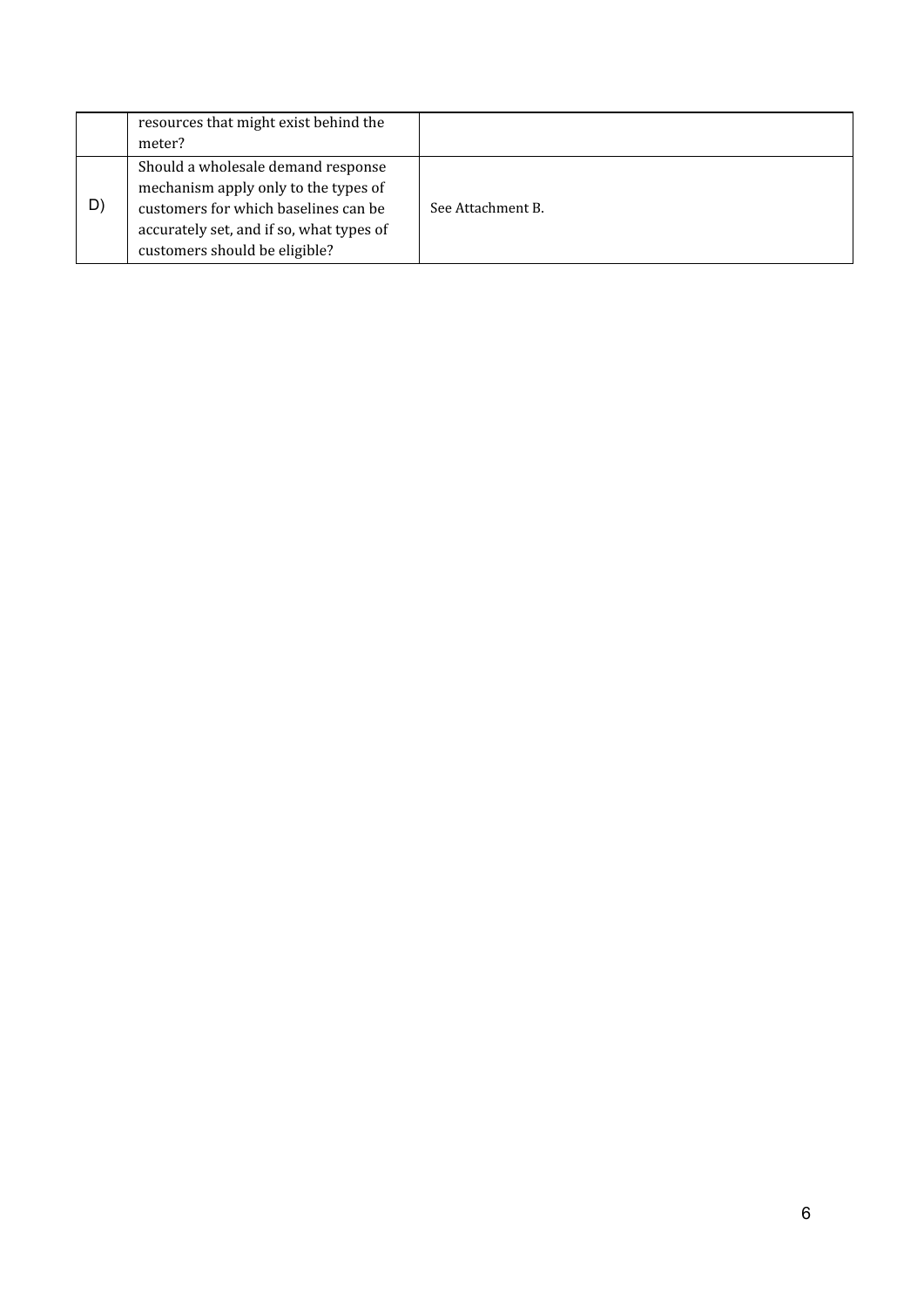# Attachment B - Update on period 2 testing from the ARENA-AEMO demand response (RERT) trial

This section seeks to update the AEMC on recruitment and testing outcomes under the ARENA-AEMO demand response (RERT) trial. An analysis of the test results, including an international comparison of baselining approaches, is currently being prepared and ARENA intends to publish more details on the matters raised below in the coming months.

## **Background to the RERT Trial**

In May 2017, ARENA and AEMO partnered to trial demand response services using the Short Notice Reliability and Emergency Reserve Trader (RERT) arrangements. A competitive process was conducted and successful demand response (DR) service providers received an ARENA capital-funding grant in the form of availability payments over three years. Providers then join AEMO's Short Notice RERT Panel and are available for SN RERT if requested. Providers will also receive usage payments of up to \$1000/MWh, if activated.

ARENA has provided, over a period of three years, up to \$22.5 million of funding for non-NSW projects and ARENA together with the NSW government (on 50-50 basis) have provided up to \$15 million of funding for NSW projects.

The ARENA-AEMO demand response trial will provide 143 MW in year 1,189 MW in year 2, and 200 MW in year 3, across NSW, Victoria and SA. This capacity complemented 741 MW of industrial demand response contracted by AEMO under the former Long Notice RERT arrangements for summer 2017/18 and forms part of the intended total of 800 MW contracted for summer 2018/19.

The RERT trial is generating learnings about DR customer recruitment and performance across residential, commercial and industrial loads, which are relevant to wholesale demand response. The information provided below provides an update to the outcomes of the procurement process and Period 1 test reporting set out in ARENA and AEMO's joint submission to the Reliability Frameworks Review. 34

<sup>2</sup> [https://www.aemo.com.au/\[...\]/AEMO-2018-19-Summer-Readiness-Plan.pdf](https://www.aemo.com.au/-/media/Files/Electricity/NEM/Security_and_Reliability/AEMO-2018-19-Summer-Readiness-Plan.pdf)

<sup>3</sup> <https://www.aemc.gov.au/sites/default/files/2018-05/ARENA-AEMO%20joint%20submission.pdf>

<sup>&</sup>lt;sup>4</sup> Oakley Greenwood has been appointed as a Knowledge Sharing Partner for the RERT trial and is currently completing a more comprehensive assessment of test outcomes and baseline performance. Results have been drawn from draft material produced by Oakley Greenwood which will be finalised with a view to publication in early 2019.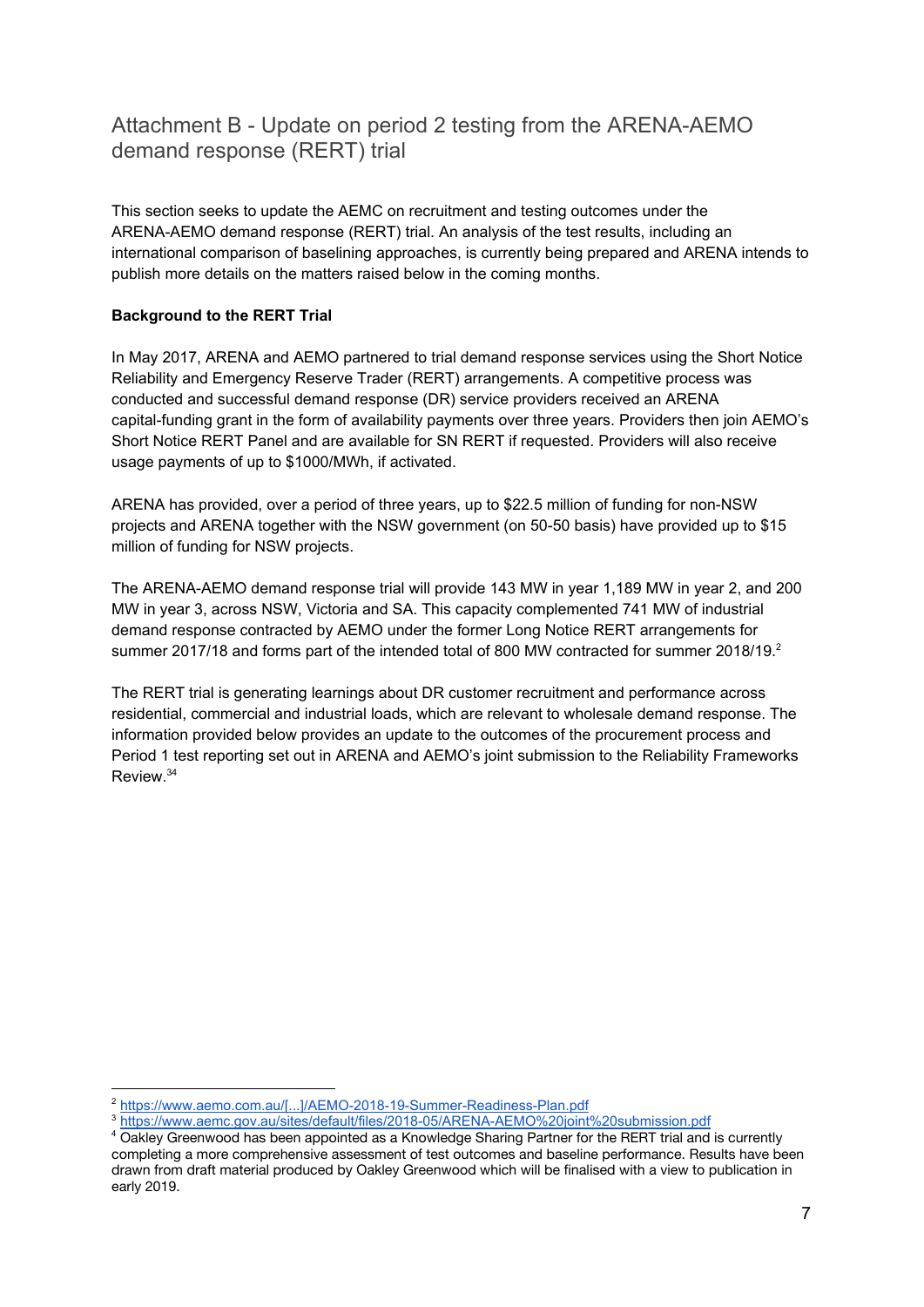# **Summary of demand response providers under the RERT Trial**

The RERT trial includes 8 providers, through 10 projects, utilising a range of approaches across different customer segments:

| Recipient              | <b>State</b>                              | Portfolio                               | Approach                                                                                                                                                                                                                                                       | 10/60 min |
|------------------------|-------------------------------------------|-----------------------------------------|----------------------------------------------------------------------------------------------------------------------------------------------------------------------------------------------------------------------------------------------------------------|-----------|
| <b>AGL</b>             | <b>NSW</b>                                | Residential<br>Commercial<br>Industrial | Behavioural demand response<br>$\bullet$<br>driven through SMS alert<br>campaigns<br>Direct load control of air<br>$\bullet$<br>conditioners and EV home<br>chargers<br>DR software and hardware being<br>implemented for monitoring and<br>load automation.   | 60        |
| Powershop              | Victoria                                  | Residential<br>Commercial<br>Industrial | Behavioural demand response -<br>$\bullet$<br>primarily through the use of their<br>smartphone app<br>Supported by Reposit Power<br>$\bullet$<br>enabled batteries and firm<br>capacity being provided through<br>Monash University's cogeneration<br>facility | 60        |
| Energy Australia       | <b>NSW</b><br>Victoria<br>South Australia | Residential<br>Commercial<br>Industrial | Behavioural demand response<br>$\bullet$<br>driven through SMS alert<br>campaigns<br>Direct load control and battery<br>$\bullet$<br>storage group control<br>Biofuel conversions and on-site<br>generation                                                    | 10        |
| <b>Flow Power</b>      | <b>NSW</b>                                | Commercial<br>Industrial                | Locally installed kWatch Intelligent<br>$\bullet$<br>Controller device integrated to<br>onsite equipment and allows user<br>control to reduce demand                                                                                                           | 10        |
| Zen Ecosystems         | Victoria<br>South Australia               | Residential<br>Commercial<br>Industrial | Direct load control through<br>$\bullet$<br>automated smart Zen<br>Thermostats<br>Behavioral demand response<br>trialled in year 1                                                                                                                             | 60        |
| EnerNOC (now<br>EnelX) | <b>NSW</b><br>Victoria                    | Commercial<br>Industrial                | Automated and direct load control<br>through smart metering<br>technology allowing both users,<br>and in some cases, EnerNOC, to<br>curtail                                                                                                                    | 10        |
| <b>United Energy</b>   | Victoria                                  | Residential<br>Commercial<br>Industrial | Voltage reduction through control<br>devices installed at substations                                                                                                                                                                                          | 10        |
| Intercast & Forge      | Victoria<br>South Australia               | Industrial                              | Direct load curtailment on-site                                                                                                                                                                                                                                | 10        |

| Table 1: Summary of RERT trial demand response products, contracted in Year 1 and/or 2 |  |  |  |
|----------------------------------------------------------------------------------------|--|--|--|
|                                                                                        |  |  |  |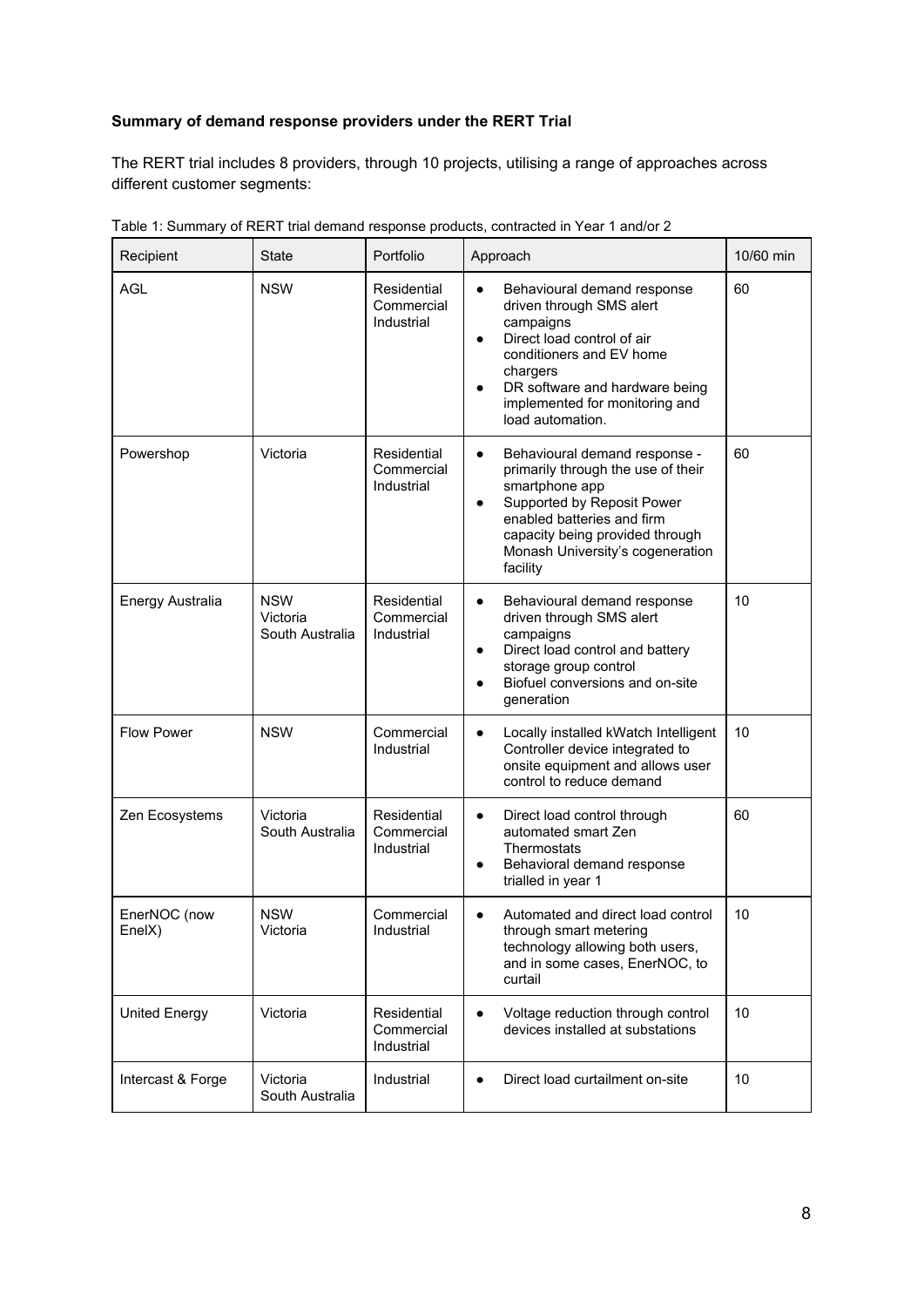## **Recruitment outcomes**

Demand response providers participating in the RERT trial have recruited customers across residential, commercial and industrial customer segments to meet contracted targets which are expressed in MW capacity. Table 1 shows that overall recruitment levels in year 1 have exceeded targets taking account of all customer segments. This is consistent with conventional industry strategies to ensure targets are exceeded to provide a buffer against potential underperformance.

| Market segment | Contracted (MW) | Recruited (MW) | $\%$   |  |
|----------------|-----------------|----------------|--------|--|
| Residential    | 18.4            | 14.4           | 78.3%  |  |
| Commercial     | 33.6            | 43.8           | 130.3% |  |
| Industrial     | 91              | 105.4          | 115.9% |  |
| Total          | 143             | 163.7          | 114.5% |  |

Table 1: DR capacity (MW) contracted and recruited in year 1 by customer segment

Recruitment levels in commercial and industrial segments are above target while residential levels are below target, impacted in part by short time frames provided for under the trial. Recruitment of residential customers varies between providers working in that segment, with two providers meeting or exceeding their targets. The novel nature of demand response products in the residential sector is considered a key challenge to recruitment as different providers trial alternative approaches to marketing their products. Recruitment numbers have grown strongly since year 1 with now over 23,000 residential customers enrolled in the program. This does not include the over 600,000 customers indirectly participating through the United Energy's project.

There have been no significant challenges in recruiting contracted levels of commercial and industrial (C&I) customers.

### **Performance from period 1 & 2 testing**

Two testing periods have been completed to determine the extent that demand response providers can deliver contracted capacity. Results from both periods indicate that, overall, capacity delivered has exceeded contracted amounts on both test periods.

Table 2 shows that commercial and industrial customers overperformed while residential customers underperformed. Under performance among residential customers reflects a range of factors including some challenges in recruitment and with the performance of device controls and behavioural response. Performance in all segments is inherently influenced by potential baseline inaccuracy and bias. Analysis at this stage has not been able to unpick the relative contribution of these different factors. It is also important to note that test days have not always presented the same conditions as would be likely to occur during a RERT activation.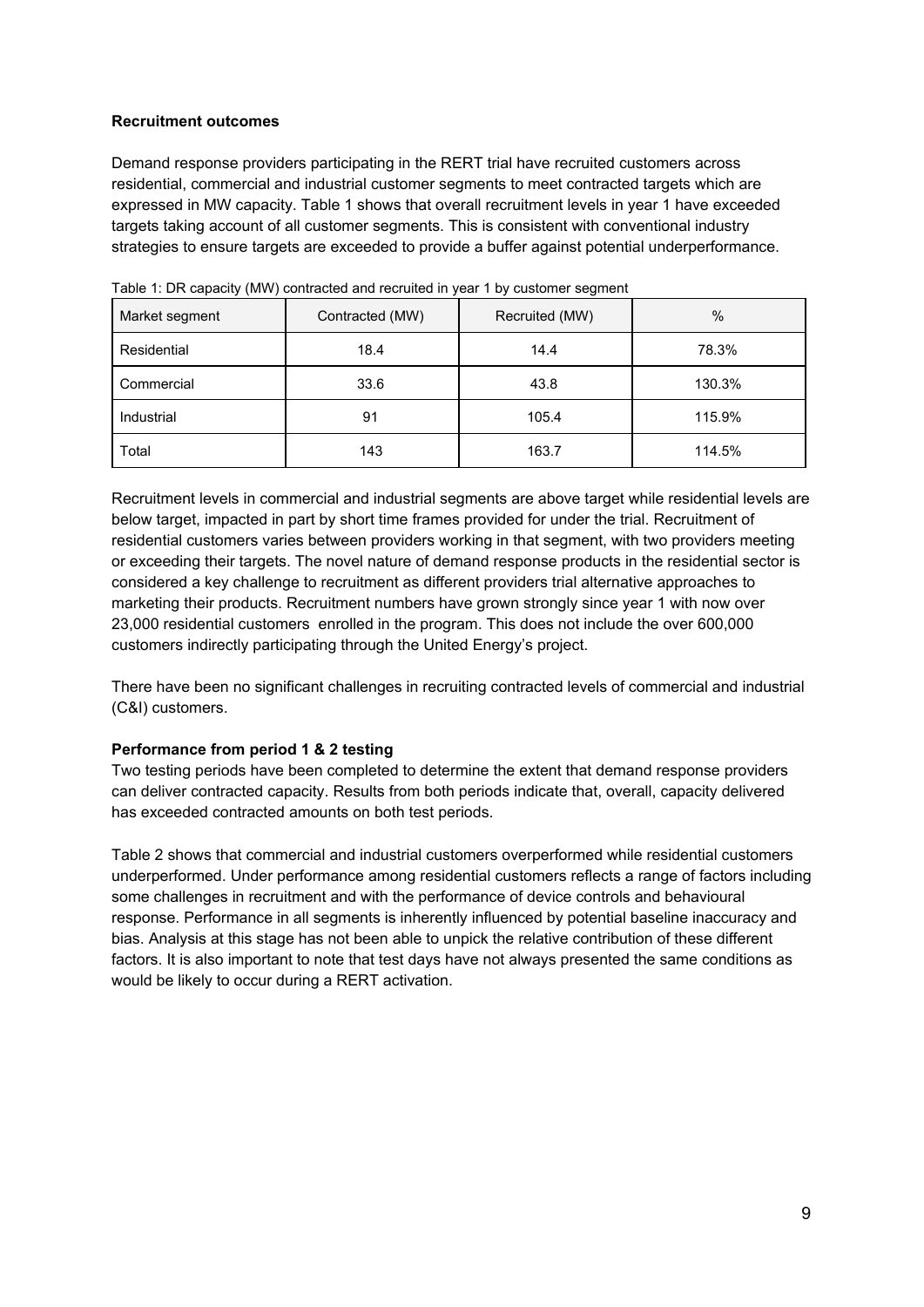| Customer    | Contracted | Test results (MW) |          | % of contracted MW delivered |          |
|-------------|------------|-------------------|----------|------------------------------|----------|
| segment     |            | Period 1          | Period 2 | Period 1                     | Period 2 |
| Residential | 9.5        | 2.52              | 2.53     | 26.5%                        | 26.6%    |
| C&I         | 156.7      | 156.7             | 144.7    | 134.5%                       | 124.2%   |
| Total       | 126        | 159.2             | 147.2    | 126.4%                       | 116.9%   |

Table 2: Period 1 and 2 test results compared with contracted DR volumes

Performance between individual demand response providers was highly varied in both test periods with some results either well below and well above contracted amounts (See Figure 1). For example, two tests resulted in demand response exceeding 200% of contracted capacity. Three providers were able to consistently deliver DR capacity within 25% of contracted amount.

To some extent these results reflect the early stage of the RERT trial and the innovative nature of some of the products being used. Performance is expected to be improved through future refinements, across recruitment, dispatch procedures and baseline determination. Results to date do however suggest that it may be harder for demand response to precisely meet dispatch targets compared to scheduled generators for each market segment.



Figure 1: Range of performances results for each provider (actual/contracted) between the two test periods

### **Baselines**

### Selected baseline methodology

The RERT trial uses a 10 in 10 approach (described below), which is similar to the method CAISO<sup>5</sup> used in 2013, as AEMO found that it provided the greatest accuracy and lowest bias of the various methods assessed in a study undertaken for them by DNV-KEMA.<sup>6</sup>

The key features of the AEMO 10 of 10 methodology are as follows:

The method calculates a control baseline using up to 10 selected days selected from the baseline window. All 10 days are used, hence the term 10 of 10.

<sup>&</sup>lt;sup>5</sup> The Californian Independent System Operator

<sup>6</sup> AEMO, DRM Detailed Design, 2013.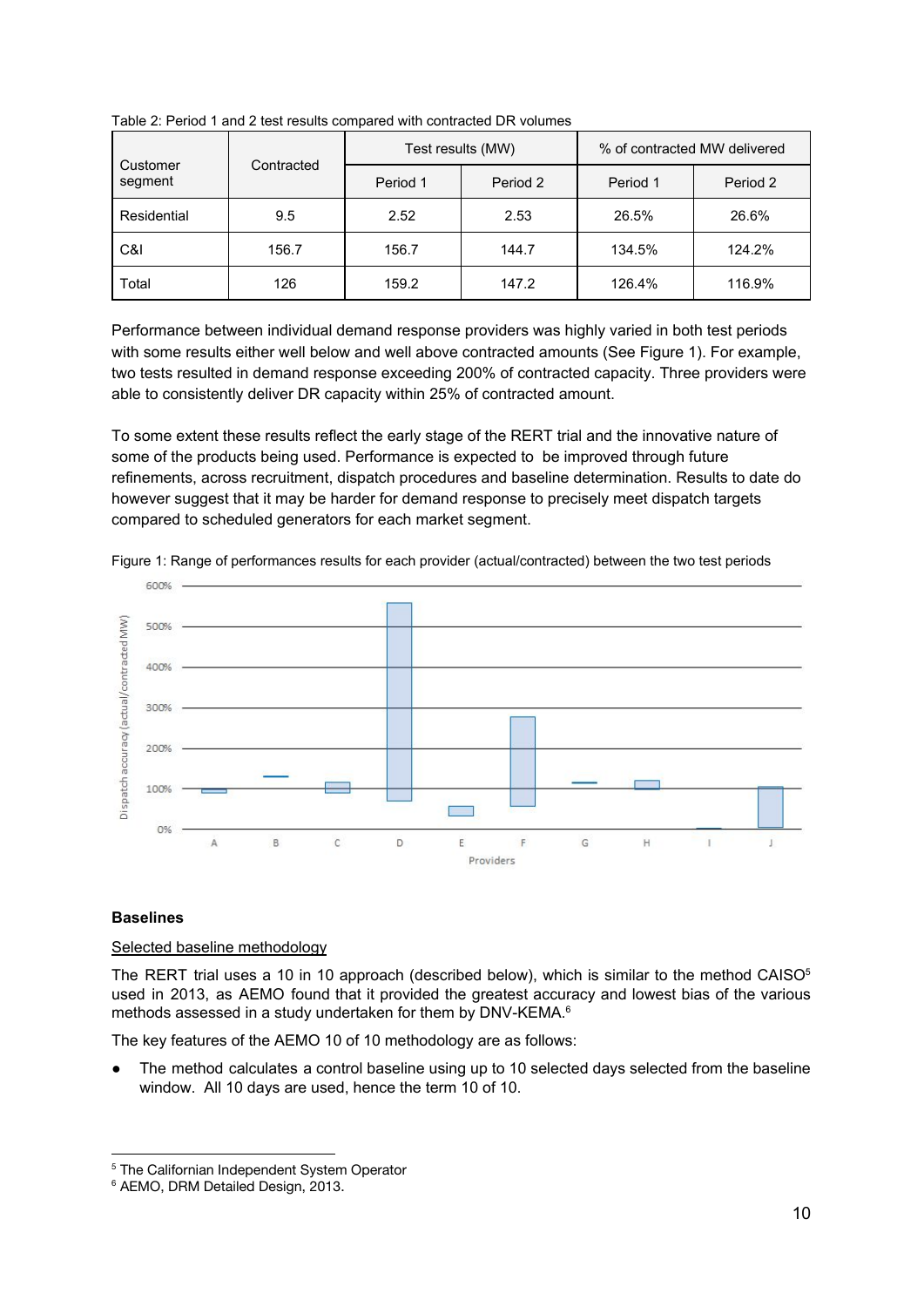- Baseline window The baseline window is the period of 45 days preceding the particular day on which demand response is activated.
- Qualifying days Qualifying days include all days within the baseline window that are not weekends or public holidays, and that did not include a demand response event applicable to the facility / portfolio for which the baseline is being developed.
- Selected days Selected days are the most recent qualifying days. A maximum of 10 and a minimum of 5 selected days are required for the calculation.
- Unadjusted baseline energy This is the average energy consumption for each half hour of the demand response event during the selected days.
- Adjustment factor Because energy consumption on the day on which demand response is activated can differ from the average day, an adjustment factor is applied. The adjustment factor is calculated as the the average of the difference in energy consumption between the demand response day and the selected days across the adjustment period. The adjustment factor can be positive or negative.
- Adjustment period The period between four hours and one hour prior to the activation of the demand response.
- Adjusted baseline energy The adjusted baseline energy is calculated by adding the adjustment factor to each trading interval of the unadjusted baseline.
- Delivered demand response The delivered demand response is calculated as the difference in each trading interval between the adjusted baseline and the metered energy consumption of the facility/load providing the demand response.

#### Baseline accuracy

Baseline accuracy is the extent to which a baselining method returns the correct result. The AEMO 10 of 10 methodology is best suited to loads that remain relatively stable from day to day. This reflects the nature of loads that have traditionally participated in demand response programs in Australia and the US.

Even after the adjustment factor is applied, there is still an assumption that the shape of the load on the event day is close to average. Inconsistent energy usage patterns, which may be weather dependent, or changes in behind the meter generation can therefore be a source of baseline inaccuracy. While, as would be expected, the accuracy of baselines for stable industrial loads was generally higher than for residential and other loads that are weather sensitive, there was still significant variation of loads with customer portfolios and between different NEM regions. Further work is required to explain this result.

Changes in residential load shape appear to be highly susceptible to weather. For example, data under the RERT indicates that the first very hot day in a series can correspond to very high peak afternoon loads associated with the start-up load for air-conditioning. Once running however, air-conditioning can have a flatter load profile over subsequent days.

Behind-the-meter solar is another important variable. Residential and commercial customers are typically net metered meaning that it is not possible to separate variations in load associated with demand response from uncontrolled fluctuations on net demand driven by cloud cover. The presence of rooftop solar PV introduces a transient load variable that does not need to have a high penetration within a customer group to have a material impact on the accuracy of baseline development.

Further analysis is required to determine the impact of weather variables at the portfolio level and to determine whether solar production should be netted out to firm up participating loads and how to best deal with periods of net export. Similar issues apply to other intermittent loads, where load shape is inconsistent from day to day or between metering intervals.